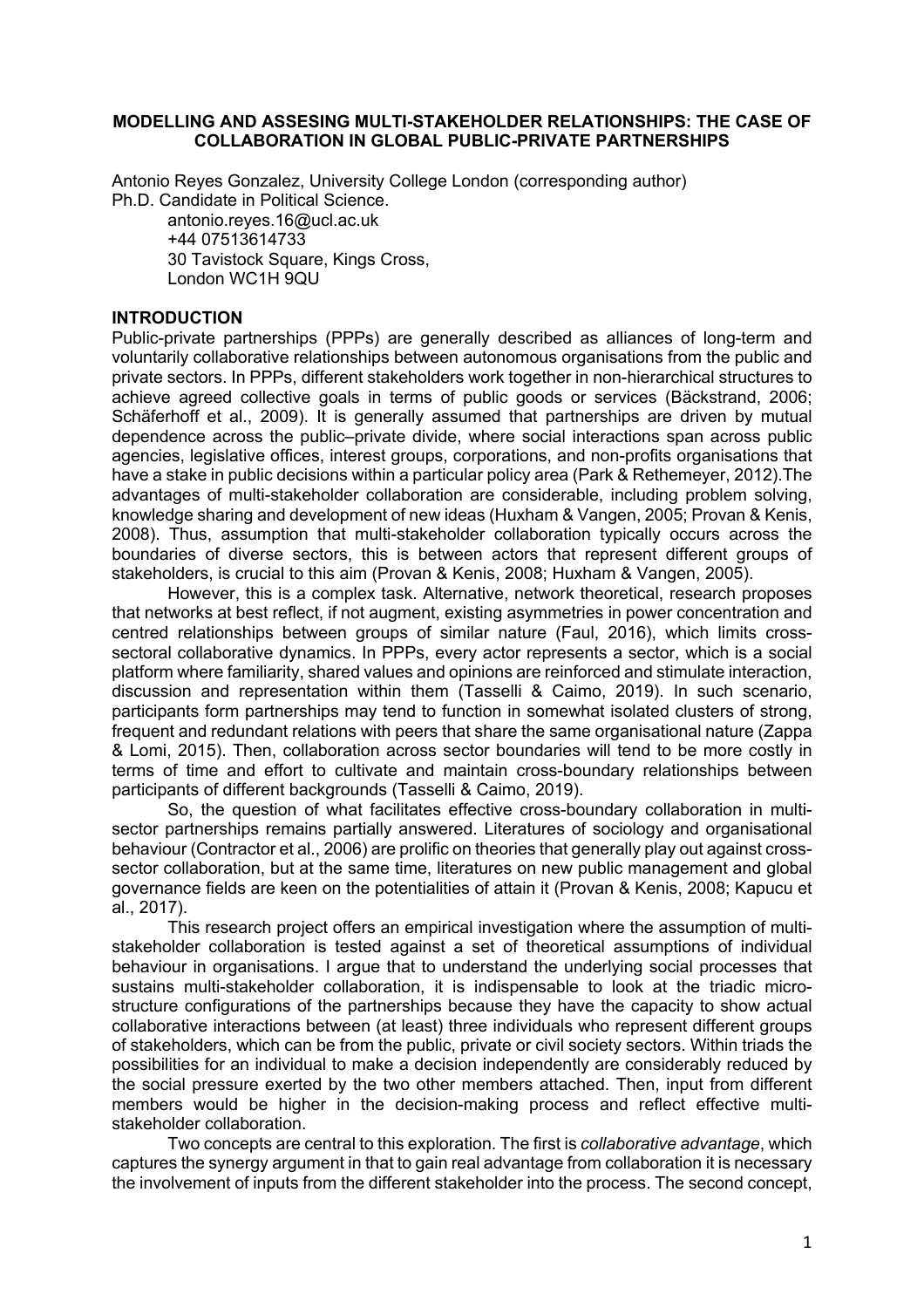*collaborative inertia*, that captures what happens in practice when a limited number of actors tend to dominate the decision-making process, and thus reflecting imbalances of sectoral power and hierarchy (see Huxham & Vangen, 2004). I operationalise these concepts in terms of triadic configurations from social network analysis (SNA) theories (Borgatti et al., 2018; Scott, 2000). First, the *cyclic triads* would facilitate collaborative advantage because of its capacity to reduce the pursuit of individuals' selfishness and facilitate the resolution of interpersonal conflicts (Krackhardt, 1999; Tasselli & Caimo, 2019). Second, the *transitivity triads* for collaborative inertia because it augments the bargaining power of a single actor (Contractor et al., 2006).

I employ exponential random graph models (ERGMs), which is a principled statistical approach to modelling social networks (Lusher et al., 2013). ERGMs are theory driven and allow the disentangling of complex, intersecting, and potentially competing theoretical reasons of why the social ties in the observed network have arisen. This is a crucial step to understand the potential drivers of triadic configuration in PPPs and assess if they occur due to process of homophily, reciprocity, resource dependence, structural balance or a combination of these. ERGMs include the parameters of all these competing theoretical explanations, so the researcher can test these effects against the other and make inferences of the social process that have built the networks of interest. I undertake this research focusing on the maindecision making bodies (i.e., board of directors) of global public-private partnerships because they are suitable templates of multi-stakeholder spaces with representation on a wide range of social sectors.

Whether or not PPPs will prove a model of effective and efficient multi-stakeholder collaboration has yet to be seen. The growing role of these organisations has not been matched with an equivalent amount of systematic study (Schäferhoff et al., 2009; Fowler & Biekart, 2017), and the argument that multisector global partnerships effectively address public challenges through multi-stakeholder collaboration gives the impression that it still is rather a normative idea than a methodologically sound and theoretically grounded empirical fact. Hence, to understand the effectiveness of multi-stakeholder partnering possess an urgent and important challenge for researchers and practitioners since popularity of PPPs as tools for development seems to increase despite their mixed track record (Schäferhoff et al., 2009; Westerwinter, 2017). The research is both timely and important for the consolidation of knowledge and practical lessons to design and shape a more pluralistic and effective governance order for partnerships to solve complex problems in the world.

#### **CONTRASTING DEBATES**

Public-private partnerships (PPPs) are hybrid organisations that reflect networked governance by drawing on a diverse number of actors of different constellations from governments, international organisations, non-governmental organisations (NGOs) to industry partners, to name a few. PPPs are formed by non-state actors that co-govern along with state actors for the provision of collective goods and adopt governance functions that have formerly been the sole authority of sovereign nation-states (Bäckstrand, 2006). These entities are gaining prominence as governance engines of "hyper collective action" (Severino & Ray, 2010, p. 2) due to their potential ability to bring together diverse skills and resources from multistakeholder groups and generate synergistic relationships (Schäferhoff et al., 2009).

Nowadays, the development agenda of several countries are not limited to governments, but they have been gradually diffused into wider sectors of society through the partnership mode. To say, the responsibility of implementing wider societal commitments to development does not rest exclusively among governments but should also include business and civil society in a larger collaborative endeavour (Bäckstrand, 2006). Issues related to climate change, biodiversity protection, health, corporate social responsibility, and humanitarian aid are some of the problems that these organisations focus on by producing and disseminating knowledge, but also by campaigning, lobbying, funding, and certifying activities that address these issues as well (Abbott, 2012; Westerwinter, 2017). All of which serve as inputs for agenda setting, policy formulation and implementation (Schäferhoff et al., 2009).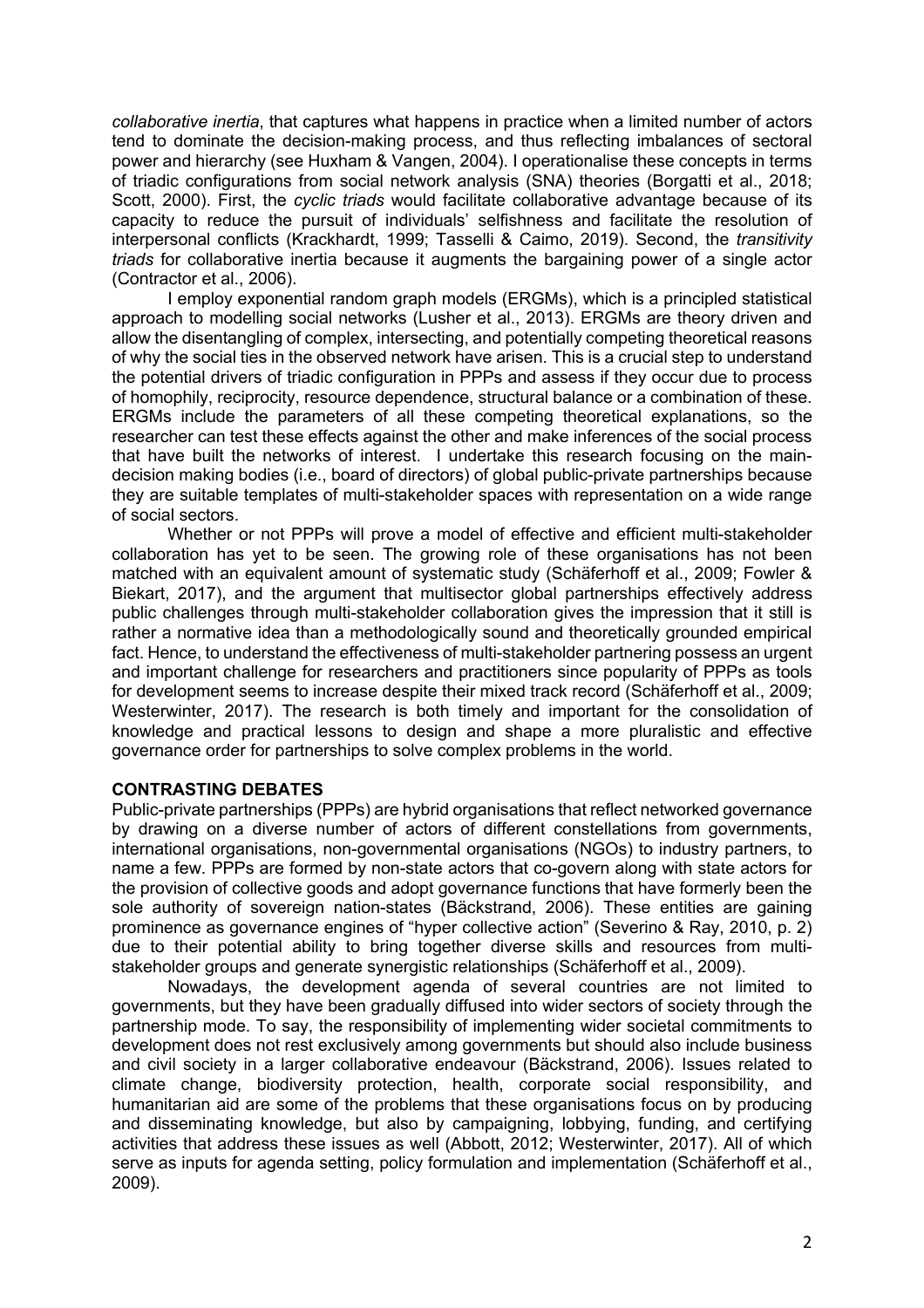PPPs represent soft and non-hierarchical steering, and consequently the logic of arguing and persuasion between members for the rule- and decision-making is key in these arenas (Abbott, 2012). Proponents of multi-sectoral partnering argue that these elements of collaboration promise more result-based governance in decentralised flexible structures. Because of this, partnerships potentially close the implementation gap by connecting different stakeholders in a flexible and decentralised manner. Not surprisingly, PPPs are increasingly promoted by multilateral, bilateral, and nongovernmental development organisations to address pressing governance problems, and thus, impacting the lives of millions of people across the globe (Bäckstrand, 2006).

Partnerships are therefore an expression of the ongoing reconfiguration of authority in world politics and reflect the fact that non-state actors are increasingly engaged in authoritative decision-making that breaks down existing hierarchies of power and cooperation (Faul, 2016; Reinicke, 1999). For Slaughter (2004), cross-sectoral partnering possesses "general virtues of speed, flexibility, inclusiveness, ability to cut across different jurisdictions, and sustained focus on the specific set of problems" (p. 167). Williams (2002) observes that partnerships have the capacity to span boundaries between otherwise separated groups of organisations, and he creates an equivalence between "collaboration, partnership and networking" (p. 103). In the same vein, Peterson (2004) argues that networked governance is based on "relations involving mutuality and interdependence as opposed to hierarchy and independence" (p. 117).

However, this is not always the case. Several PPPs have fell short of expectations (Andonova & Levy 2003; Zammit & Harrod, 2005) and showed limited effectiveness (Börzel & Risse 2005; Bäckstrand, 2012). Thus, contrasting views point out that partnerships can augment existing imbalances of power and collaboration between sectors. This is what Huxham and Vangen (2004) have coined as *collaborative inertia*, because despite stakeholders of being officially "together" in a partnership, collaboration does not come naturally, and it is experienced as a troublesome for some actors.

According to Andonova and Levy (2003), and Westerwinter (2017) few partnerships are true multi-stakeholder endeavours in terms of involving disenfranchised groups. This is, there is both a lack of grassroot and local participation from the developing countries that find burdens in collaborative relations with other sectors. This echoes what Rhodes (2007) argued in that inter-sector alliances are asymmetrical favouring states and market actors above civil society or citizens. This may be an indication that PPPs serve as instruments or powerful organisations to reinvent their mission and reassert their own objectives while enjoying the legitimacy of the multi-stakeholder rhetoric (Andonova and Levy, 2003).

These findings support arguments from sceptics in that PPPs are organisations in which actors with the most advanced capacity are more engaged and embedded rather than those with the largest functional needs (Bäckstrand, 2006). Faul (2016) identifies the possibility that such partnerships can be exclusionary rather than broadening participation, while Benner et al (2003) implies that partnerships can inhibit, rather than facilitate change. According to this set of literature, partnership would mirror rather than transform existing relations of power and not being effective collaborative advantage mechanisms between stakeholders. If this is the case, then the partnering model may not live up to the principles of their formal design (Faul, 2016). But, if this is not the case, what drives then collaborative advantage in PPPs?

#### **PARTNERSHIPS AS NETWORKS**

The multi-stakeholder collaboration aimed in PPPs may be the result of "sets of formal institutional and informal linkages between governmental and other actors" (Rhodes, 2006, p. 426). The panoply of diverse actors that intend to collaborate in PPPs weave complex webs and networks relations that build new networked structures (Faul, 2016). It is convenient, then, to analyse and theorise PPPs in terms of the relationships between, and networks of, individuals who belong diverse organisational contexts (Faul, 2016). The nascent research agenda in PPPs is gradually evolving from studying networks in (or between) organisations to dealing with the notion that the network is the organisation (Contractor et al., 2006). In this regard, several authors have argued that organisations are fundamentally relational entities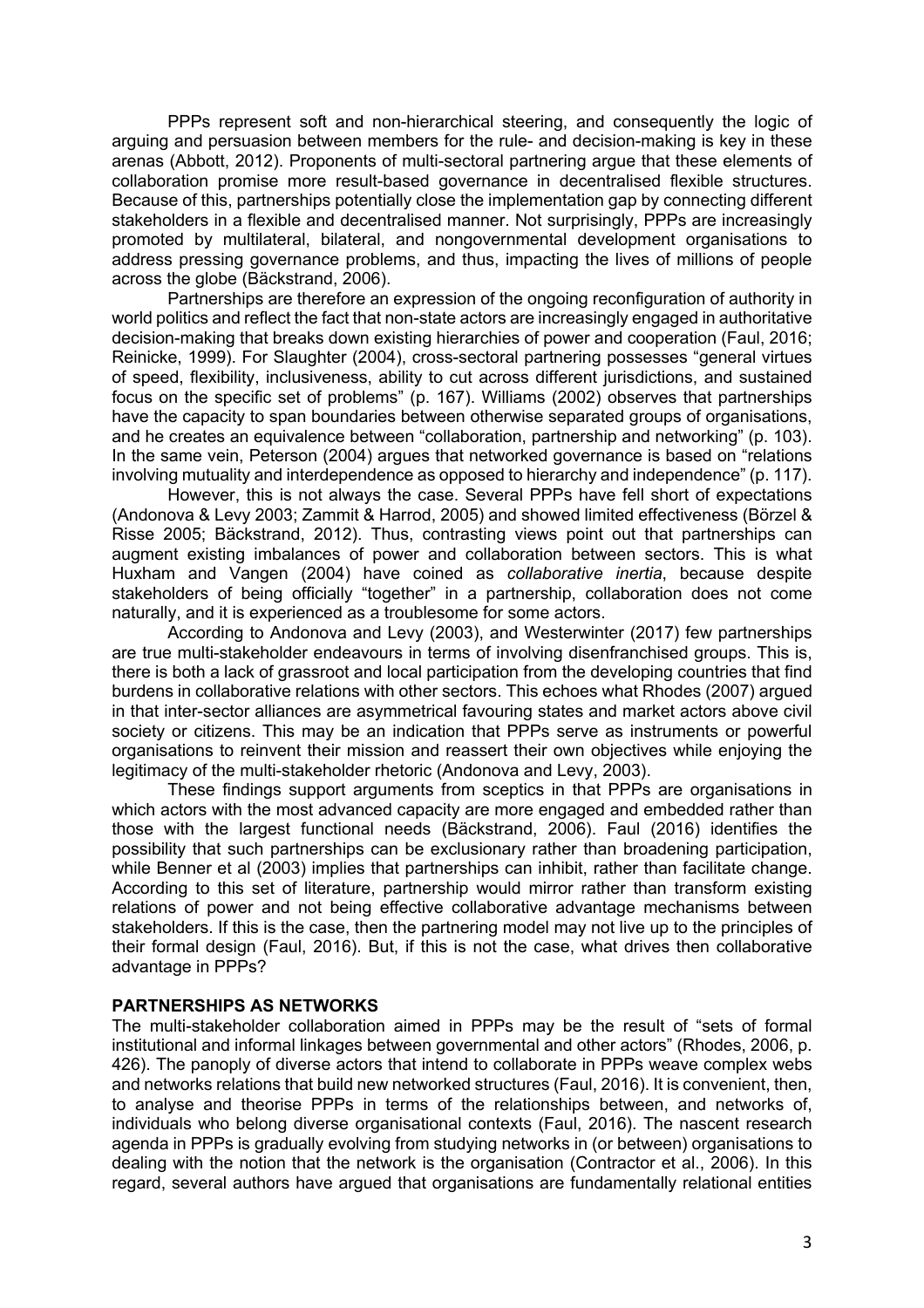(Contractor et al., 2006). In particular, Nohria (1992, p. 4) asserted that "all organisations are in important respects social networks and need to be addressed and analysed as such".

By studying PPP organisations as networks, it is possible to focus our attention on the relationships among entities that make up the partnership, which are called as *actors* or *nodes* (Borgatti et al., 2018). The nodes have characteristics known as *attributes* that are distinguishable among them, and these can be categorial traits such as being male or female, organisational membership (i.e., public, private or social), or continuous attributes, such as age or number of years of experience in an organisation (Scott, 2000). The relationships between nodes can also have characteristics, and in network analysis they are thought as kinds of *ties* or *links* (Borgatti et al., 2018). These ties can be continuously or ordinally valued. Thus, ties link nodes, which creates chains or paths of nodes whose endpoints are now connected indirectly to the path. This in turn, creates a connected web known as a network (Borgatti et al., 2018).

It is worth to point out that when nodes are collectivities, such as organisations belonging to social sectors, like the case of PPPs, there are two different kinds of possible ties. First there are ties among the nodes that represent the different sectors in the partnership. In other words, these are ties explicitly between the sectors and they resemble cross-boundary collaboration in the form because they are actually forming joint ventures or alliances. Second, there are also ties within sectors. This are ties between actors of the same sector that interact each other. For purposes of better understanding, Figure 1 shows that while Partnership A has a high number of relational ties between individuals of different sectors (i.e., dashed black arrow ties as cross-boundary ties of collaboration), Partnership B, reflects a high level of relational ties between actors within their same sectors (i.e., black arrow ties as intra-sector ties of collaboration) (Tasselli & Caimo, 2019; Zappa & Lomi, 2015).





The distinction between these types of ties is important, because they provide better analytical purchase on the effects of networks at different levels of analysis: the dyad, the node and the network as a whole (Borgatti et al., 2018). At the *dyad level* of analysis, it is possible the study of pairwise relations between actors. This is the most fundamental unit of network data collection and is the unit with the greatest frequency in network analyses and it permits analysis of structural equivalence, geodesic distance, and number of shared groups (Scott, 2000). The *node level* of analysis permits exploration of individual actor properties and his/her ties with others, often called *alters*. Here important measures are closeness and betweenness centrality, diversity and brokerage (Borgatti et al., 2018). At the *network level*, variables of analysis will consist of a single characteristic that permeates the network as a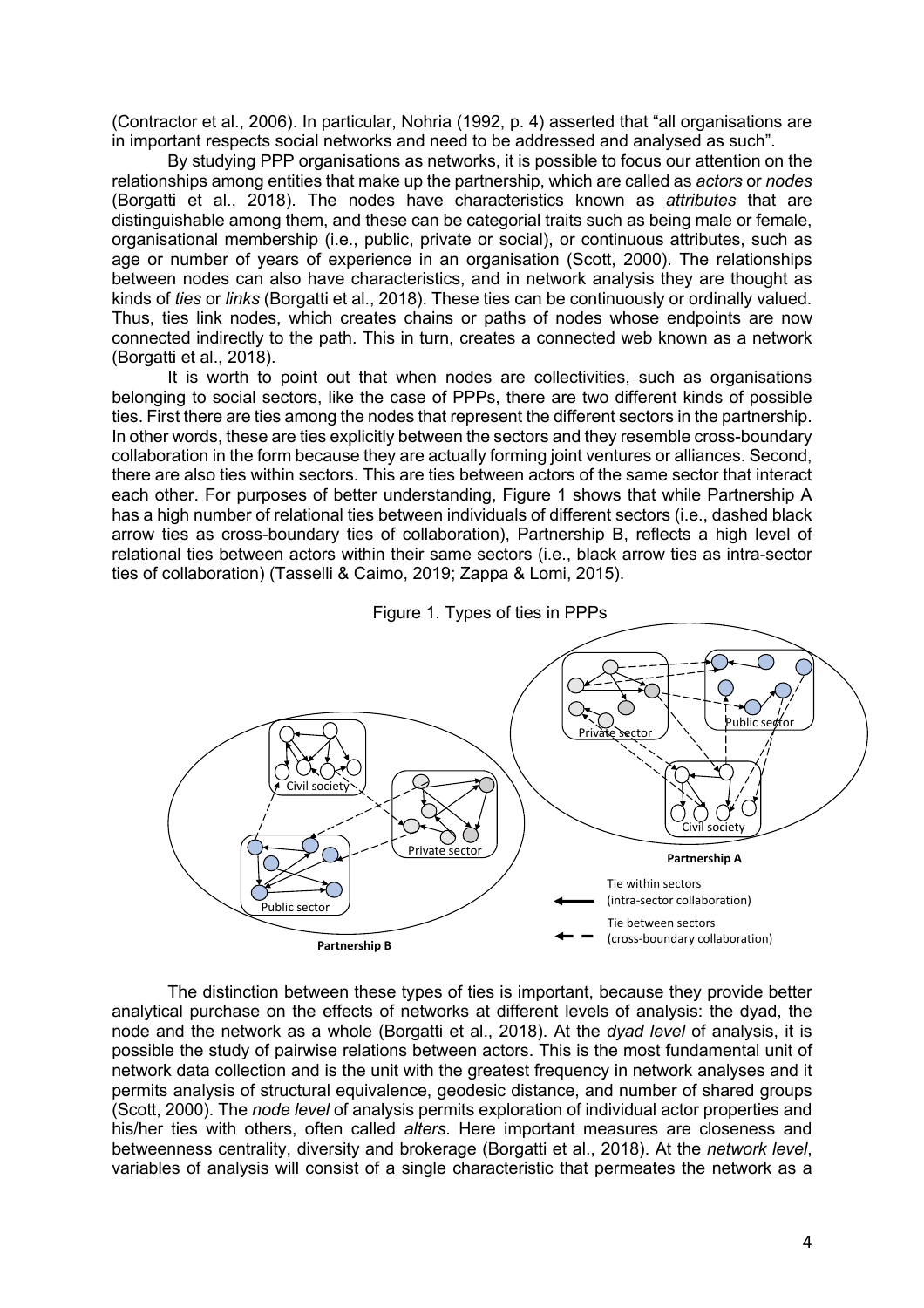whole. Thus, measures like density, centralisation, level of homophily or transitivity are most often used (Scott, 2000).

The social network analysis can be descriptive and basic (Borgatti et al., 2018). While descriptive analysis consists of calculating a number of standard metrics to describe the structure of a network or capture aspects of node's position, basic research deals with multivariate and correlative analysis to describe the variance in certain variables as functions of others. This research attempts to deliver both types of analysis, and therefore making three moves (as suggested by Contractor et al., 2006): First, the research extends descriptive techniques of SNA to confirmatory and inferential techniques of ERGM; Second, to move from single-level, single theoretical network analysis to multi-theoretical, multi-level analysis by including measures of the dyadic level, the individual or actor level and the global network level; Third to extend purely network explanations to hybrid models that also include attributes of the actors. These steps towards research assures a nuanced analysis of the networks of interest.

## **HYPOTHESES**

A fundamental concept underpinning theorisation of social networks is that of the *dependency* between network ties. It is insufficient to consider actors of networks as unrelated units of analysis and instead it is more realistic to consider them as "actors in social relations" (Abbott, 1997, p. 1152), from which dependency among them comes as a result. Therefore, ties in networks dependent each other. It is in this way that network ties are built and forming important patterns or *configurations*. A network configuration is a possible small subgraph that may represent a local regularity in the social network structure. The importance of a network configuration is that it is a consequential pattern that may represent an underlying social process to infer given the observed network patterns (Lusher et al., 2013).

Without some form of dependence among ties, it is impossible to argue for tendencies for certain patterns of ties to form. So, to postulate configurations as consequential network patterns is to postulate dependence among network ties. In light of this, several theoretical mechanisms of dependence have been offered in a wide range of literatures, and that may explain the creation, maintenance, dissolution, and reconstitution of network ties in organisations.

Monge and Contractor (2001) have identified at least nine families of mechanisms that may explain dynamics in network ties (see Table 1 below). For this research, I focus on theories of (1) self-interest: structural holes or brokerage and transaction costs; (2) mutual interest theories: public goods or inducements to contribute for a cause; (3) cognitive consistency theories: balance practices to avoid disparities in groups; (4) exchange and dependence theories: social exchange that explains quality of what is given and received, resource dependence that explains the inequality of what is given and received; and (5) homophily theories: social identity that explains the interaction of people with similar attributes.

The following hypotheses are designed to be tested in terms of the probabilities of graph realisations with specific structural tendencies or configurations of interest. ERGMs allow the testing of these hypotheses simultaneously by drawing estimates from multiple simulations in a stochastic process of the multiple simulations of graphs than can be recreated considering the same number of nodes of the observed network. This process permits inferences about whether in the observed network, there are significantly more (or less) configurations of our interest. I further explain this process in the following section of Methodology.

Table 1. Social theories and theoretical mechanisms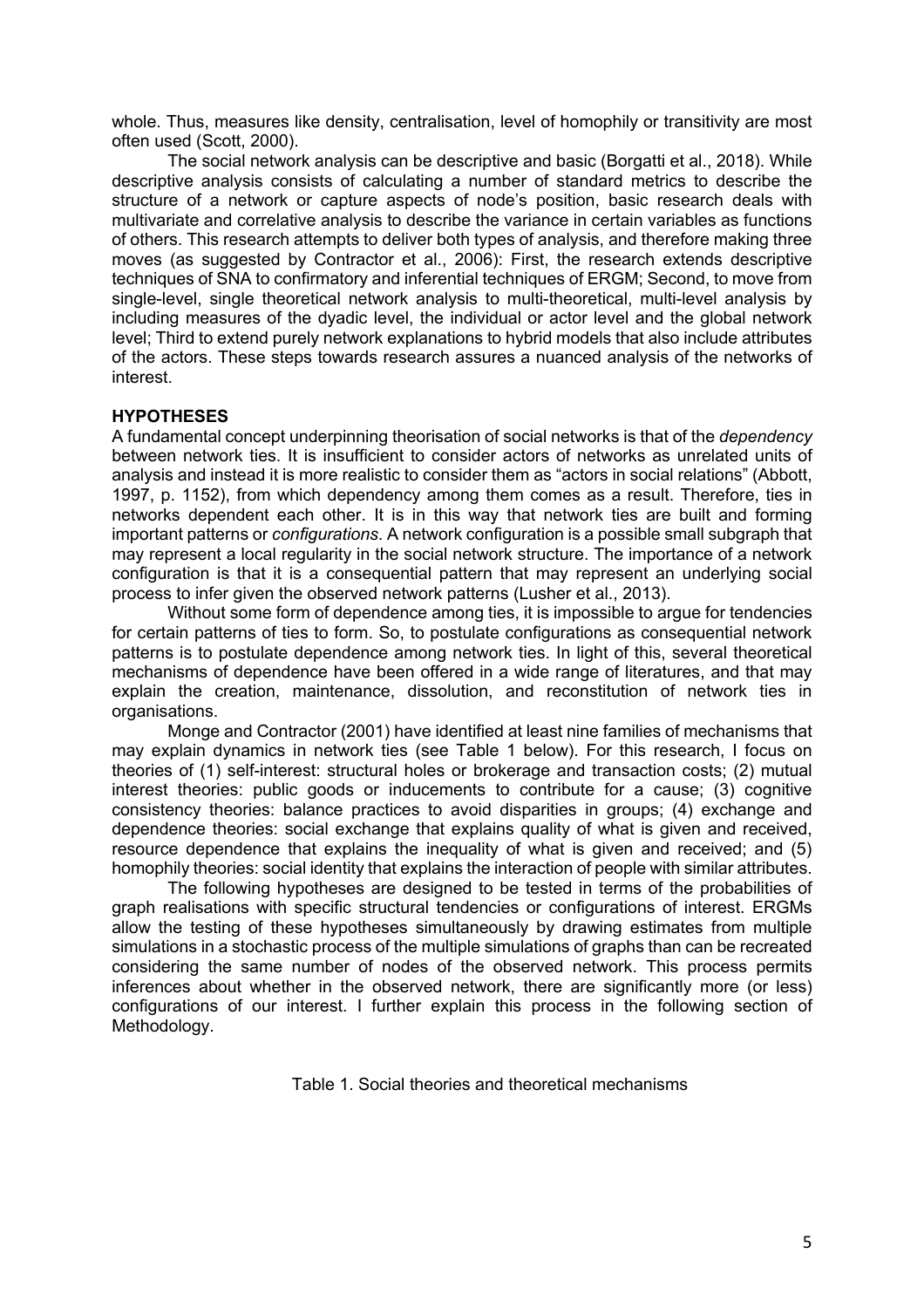| <b>Theories</b>                                        | <b>Theoretical mechanisms</b>                 |  |
|--------------------------------------------------------|-----------------------------------------------|--|
| <b>Self-interest theories</b>                          | Individual value maximization                 |  |
| Social capital                                         | Investments in opportunities                  |  |
| Structural holes                                       | Control of information flow (brokerage)       |  |
| Transaction costs                                      | Cost minimization                             |  |
| Mutual self-interest and collective action<br>theories | Joint value maximization                      |  |
| Public good                                            | Inducements to contribute                     |  |
| Critical mass                                          | Number of people with resources and interests |  |
| <b>Cognitive theories</b>                              | Cognitive mechanisms leading to               |  |
| Semantic/knowledge networks                            | Shared interpretations/expertise              |  |
| Cognitive social structures                            | Similarity in perceptual structures           |  |
| Cognitive consistency theories                         | Choices based on consistency                  |  |
| <b>Balance</b>                                         | Drive to avoid imbalance and restore balance  |  |
| Cognitive dissonance                                   | Drive to reduce dissonance                    |  |
| <b>Contagion theories</b>                              | <b>Exposure to contact leading to</b>         |  |
| Social information processing                          | Social influence                              |  |
| Social learning                                        | Imitation, modelling                          |  |
| Institutional                                          | Mimetic behaviour                             |  |
| Structural theory of action                            | Similar positions in structure and roles      |  |
| <b>Exchange and dependence theories</b>                | <b>Exchange of valued resources</b>           |  |
| Social exchange                                        | Equality of exchange                          |  |
| Resource dependence                                    | Inequality of exchange                        |  |
| Network exchange                                       | Complex calculi for balance                   |  |
| <b>Homophily theories</b>                              | Choices based on similarity                   |  |
| Social comparison                                      | Choose comparable others                      |  |
| Social identity                                        | Choose based on own group identity            |  |
| <b>Proximity theories</b>                              | <b>Choices based on proximity</b>             |  |
| Physical proximity                                     | Influence of distance                         |  |
| Electronic proximity                                   | Influence of accessibility                    |  |
| <b>Network evolution and coevolution</b>               | Variation, selection, retention               |  |
| theories                                               |                                               |  |
| Organizational ecology                                 | Competition for scarce resources              |  |
| Complex adaptive systems                               | Network density and complexity                |  |

### *Actor level*

At the actor level refers to various actor-level network properties that influence the probability ties will be present or absent in the network. There are various endogenous variables that at the actor level can be explored such networks metrics like centrality, prestige or structural autonomy in the network. These are actor-level properties because they characterise the position of an individual actor in the network. For instance, the *theory of structural holes* (Burt, 2004) suggests that actors seek to enhance their structural autonomy by forging ties with two or more unconnected others, thus creating indirect ties between individuals with whom they are linked (Borgatti et al., 2018).

This hypothesis would be supported if there were greater probabilities for network realisations in which actors had a high degree of structural autonomy. In other words, this hypothesis would be supported if the probability of ties being present or absent in the network reflected actors' tendencies to exhibit structural autonomy.

In Addition, at the actor-level, nodes' properties are critical for any analysis of social networks. Actor-level properties like gender, membership in an organisation, sector, and years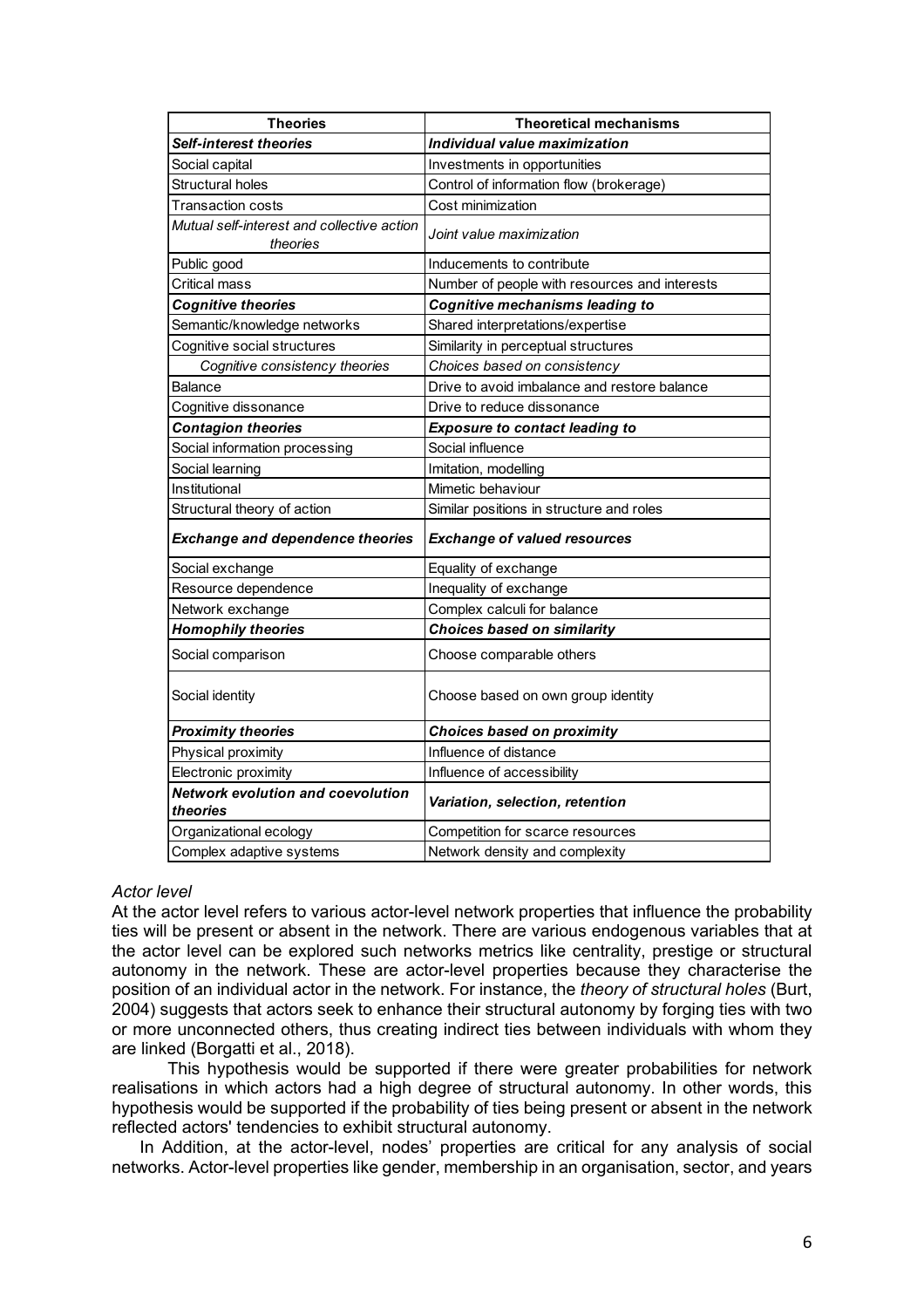of experience in multi-stakeholder alliances have been used in most studies. Theories of *homophily* (Ibarra, 1992; McPherson et al., 2001) suggest that individuals have ties to others with whom they share similar attributes. Then, nodes will tend to be more linked with peers that belong to the same sector (e.g., public, private or social), an attribute that this research highlights as primarily. This assumption is further supported by theories of transaction costs (Williamson, 1985), because collaboration across sector boundaries will tend to be more costly in terms of time and effort for actors to cultivate relationships between participants of different backgrounds (Tasselli & Caimo, 2019). Then, actors will be more likely to report ties to other individuals with their own organisational culture because that also facilitates understanding and effectiveness of communication.

The hypothesis based on homophily would be supported if there were greater probabilities for graph realisations in which actors with shared attributes were more likely to have ties with one another. This is, hypotheses would be supported if the probabilities of ties being present or absent in the network reflect actors' tendencies to choose other with similar attributes. This configuration would help to understand the extent to which actors with similar sector affiliation are more likely to have collaborative ties with one another than with actors from other sectors. If this is the case (ceteris paribus), PPPs may not live up to the principles of cross-sectoral collaboration through which they were originally design.

Figure 2 illustrates the two effects set out above. The theory of homophily, would posit a greater tendency for a tie from actor A to actor C, since they both share a common attribute (i.e., both are representatives of civil society organisations), and a lower tendency for a tie from actor A to actor E, because they do not share a common attribute (actor E representing the private sector). Similarly, actors can abide by the theory of structural holes, where actor A is more likely (shown with a positive sign) to have a tie with actor C, because this would represent a non-redundant tie since there is no tie between actor B and actor C despite of sharing the same sector. Because we are talking about probabilities there may well be some occasions where a tie exists from A to E. However, the probability of these ties will diminish if there are ties from actor A to actor B and not from A to C.





#### *Dyadic level*

The dyadic level refers to various dyadic counts that influence the probability ties will be present or absent in the network. When it comes to variables at the dyadic-level, the basic property that deemed necessary of consideration is reciprocation. A robust literature on *social exchange* (Blau, 1964), *network exchange* (Wilier & Skvoretz, 1997), and *resource dependence* (Pfeffer & Slancik, 1978) suggests that actors, either individuals or organisations forge ties using a calculus of exchange of material or information of resources. Dependencies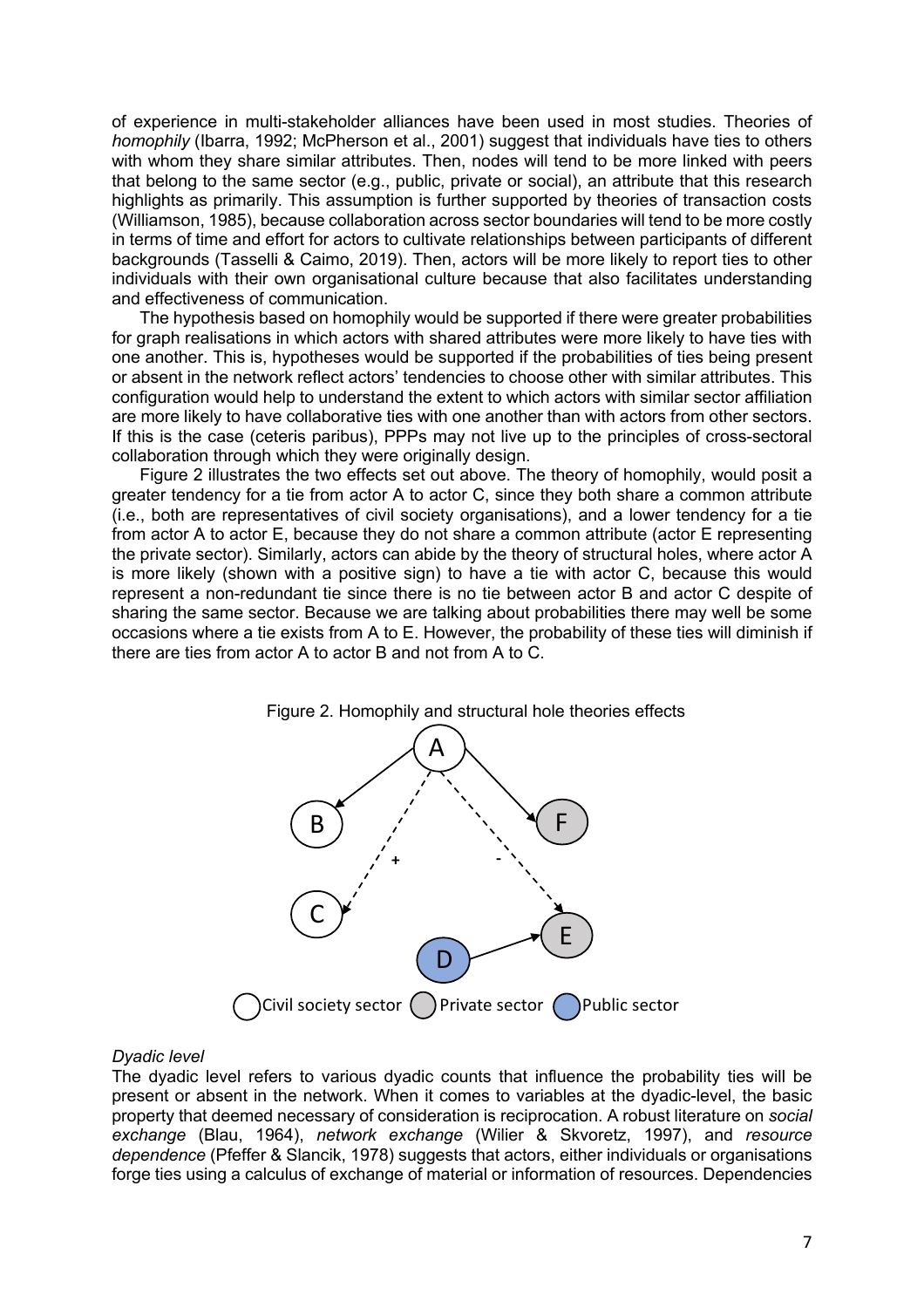between actors then stem from their need of resources, communication or friendship. However, lack of reciprocation is often considered as a sign of status or privilege for those network members who choose not to reciprocate (Hafner-Burton & Montgomery, 2006).

The argument proposed here is that there is a greater tendency for exchange ties to occur among pairs of actors who share similar attributes. Thus, the hypothesis based on this reciprocation would be supported if there were greater probabilities for graph realisations in which actors with shared attributes were more likely to have reciprocal ties with one another. In other words, this hypothesis would be supported if the probability of ties being present or absent in the network reflect actors' tendencies to reciprocate ties with other actors sharing similar attributes. Failing to reject the null, then it would mean that actors involved in PPPs are not more likely to be engaged in mutual interactions with individuals in their own type of sector compared to individuals from the other type of organization. This

Figure 3 shows how theories of resource dependence would posit a greater tendency for mutual ties between, for instance, public sector actors A and B, and a lower tendency for mutuality between government actor A and private sector F.



# Figure 3. Resource dependency effect

#### *Triadic level*

The triadic level refers to various triadic network configurations that influence the probability that ties will be present or absent in the network. These triadic-level properties include *transitivity* and *cyclicality* (Block, 2015). A triad is transitive if when node A has a tie to node B and node B has a tie to a third node C, node A has a tie to node C. Tendencies for transitivity can be interpreted in multiple ways, depending on the substance of the relationship being study. Generally, the *theory of balance* would explain this effect as nodes connected each other will tend to close the triad with a third node (Heider, 1958; Granovetter, 1973). For this study, however, this relationship would imply the exercise of authority or collaborative inertia as explained in the Introduction. Transitivity reflects a hierarchical tendency in that "one's boss's boss is also one's boss" (Contractor et al., 2006, p. 2006). Therefore, hierarchies dominate the configuration precluding equal connectivity between nodes, since al at least one of them does not receive ties.

On the other hand, *cyclicality* in triads occurs when there is a tie from node A to node B, a tie from node B to node C, and a tie from node C to node A, completing the cycle (Block, 2015). For this research, the theory of *generalised exchange* (Block, 2015; Bearman, 1997) suggests that cyclicality provides the possibility of common and equal exchange between nodes of the triad. This would mean, in other words, a lack of hierarchies and equal provision of input in the triads.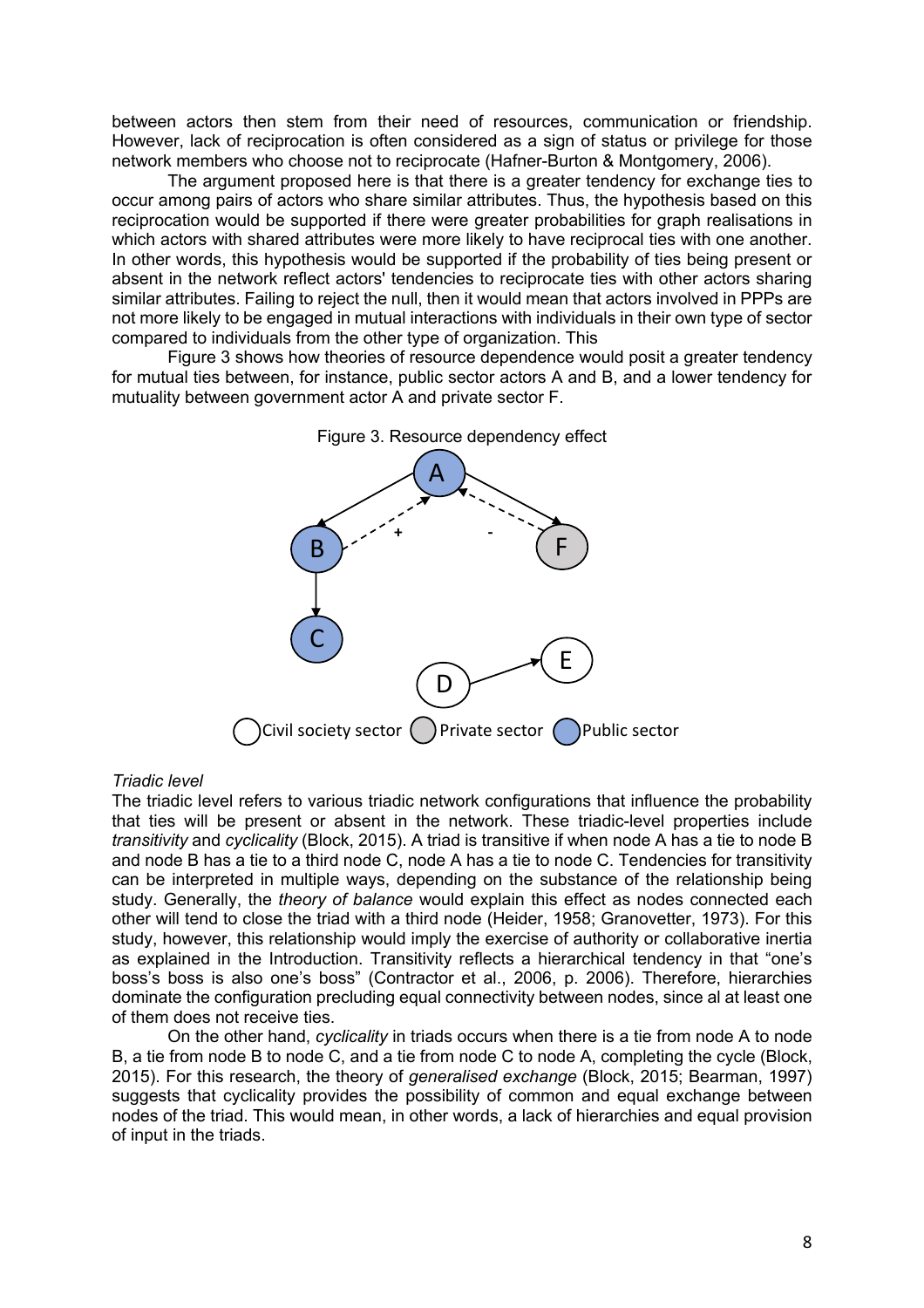For actors sharing similar attributes, there will be a greater tendency for transitive and cyclical ties. Hypotheses based on this, would be supported if there were greater probabilities for graph realisations in which nodes with shared attributes were more likely to have a high degree of transitivity and cyclicality ties with one another.

Therefore, Figure 4 indicates that theories of balance would posit a greater tendency for a tie form actor A to actor C, since it completes a transitive triad between, say private sector nodes. However, there would be a lower tendency for a tie from actor E to actor A, since it completes a cyclical triad that includes three different nodes: government, industry and civil society sector actors.

Substantively, if found in a network that actors are embedded in both cyclical and transitive relations, it would mean that that PPPs' nodes present a tendency to collaborate collectively in triads rather than to rely on unitary chain-of command or independent dyadic links. On the other hand, a not greater-than-chance probability for actors in one type of sector to forge mutual ties or transitive ties involving other actors from the same sector type would suggest that actors have a tendency not to "ganging up" in mutual dyads and hierarchical triads with their respective peers. Given the goal of PPPs to collaborate across these boundaries, this may be interpreted as a promising sign.



#### *Global level*

The global level refers to overall network measures that influence the probability ties that will be present or absent in the network. These global properties include the network's degree of centralisation. A network has a high degree of centralisation (i.e., efficiency of the network as an exchange system) when some actors in the network have much higher degree of centrality than other actors (i.e., some actors are more influential than others). Theories of *collective action* (Coleman, 1986) suggest that actors in a network are more likely to obtain a collective good if the network is centralised because it will show an effective medium for the interchange of goods (Marwell et al., 1988).

This hypothesis would be supported if there were greater probabilities for graph realisation in which actors with shared attributes were more likely to have higher levels of subgroup network centralisation. This is, the hypothesis would be supported if the probability of ties being present or absent in the network reflect actors' tendencies to forge more centralised subgroup networks with other actors that share similar attributes.

In Figure 5, theories of collective action would suggest a greater tendency for a tie from actor A to fellow government actor C, since it would enhance the centralisation within government actors, but a lower tendency for a tie from actor A to industry actor E, since it would enhance centralisation in a tripartite sector subgroup. If the former scenario occurs as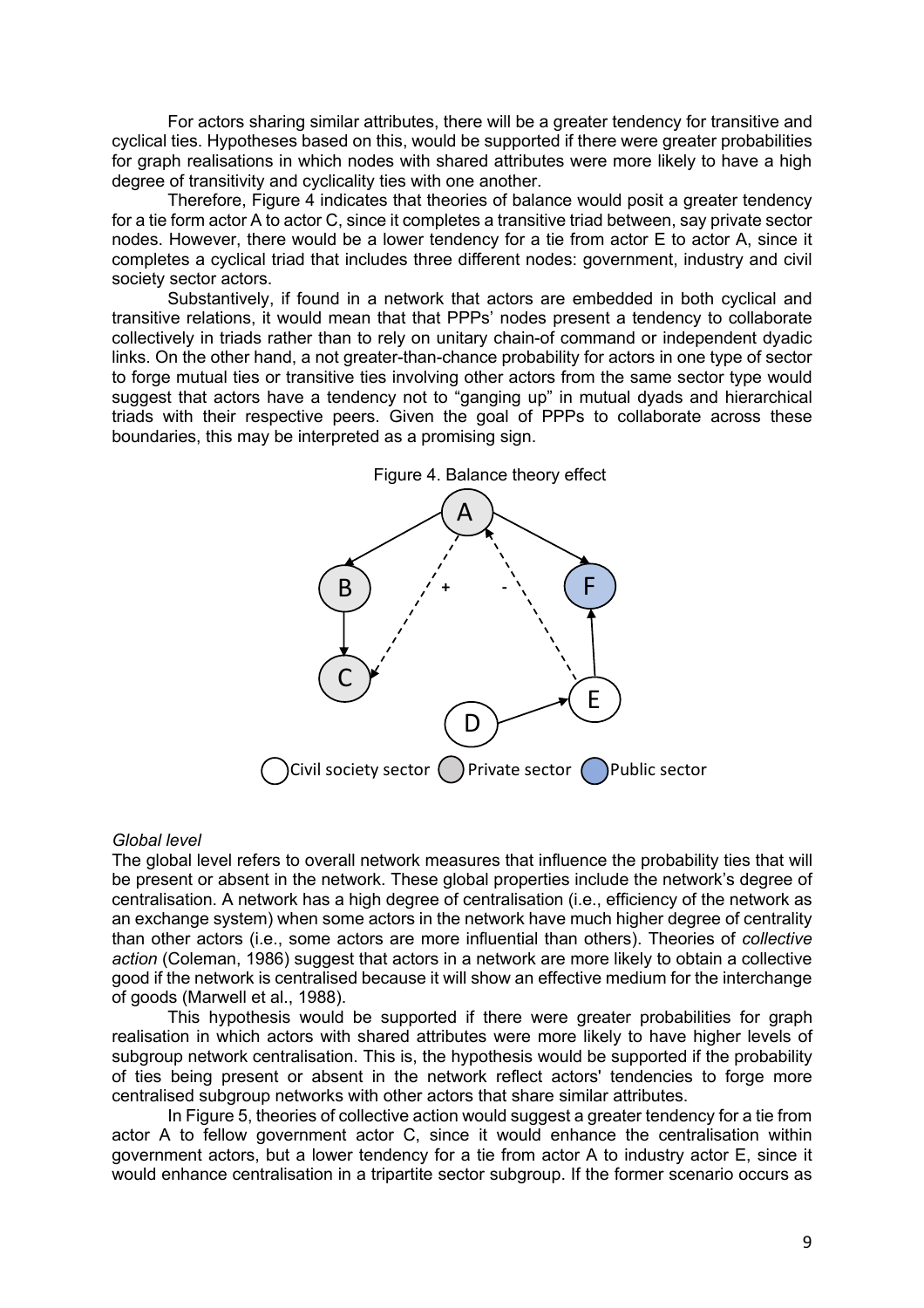significant, then estimates would indicate then, that there is a lower than-chance probability for actors to forge ties that would enhance the centralisation of their sectoral subgroups involving other actors with similar organisational background. Given the goals of PPPs, to mobilise a collective agreement across different constituencies, this finding would seem positive.



# **METHODOLOGY**

I employ Exponential Random Graph Models (ERGMs) to test the hypothesis listed in Table 2. ERGMs are primarily designed to model a network as an accumulation of social microconfigurations that are thought to represent social processes. These models can be used to characterised networks as outcomes of various micro-forces working together to produce the observed network. Here, the observed network is assumed to be only one network realisation among many theoretical possibilities keeping the same number of nodes. Theoretically, there are many possible graphs that could arise on the ties among nodes. All of these are possible network realisations and this number can be quite large. The observed network is only one of these possible network realisations, bearing in mind the same number of nodes.

| Independent variable                  | Hypotheses: Graph realisations where                                                                                                                                                                                        |  |
|---------------------------------------|-----------------------------------------------------------------------------------------------------------------------------------------------------------------------------------------------------------------------------|--|
| Actor attribute (individual<br>level) | H1 actors in the network who belong to the same type of sector (i.e., public<br>or private sector) are more likely to have ties with one another                                                                            |  |
| Actor attribute (dyad level)          | H2 actors in the network who belong to the same type of sector (i.e., public<br>or private sector) are more likely to have mutual (or reciprocated)<br>communication ties                                                   |  |
| Actor attribute (triadic level)       | H3: actors in the network who belong to the same type of sector (i.e., public<br>or private sector) are more likely to be embedded in transitive or cyclical ties<br>with one another                                       |  |
| Actor attribute (global level)        | H4 actors in the network who belong to the same type of sector (i.e., public<br>or private sector) are more likely to have higher levels of subgroup (sectoral)<br>centralisation than the overall network's centralisation |  |

Therefore, the probability of the observed network relates to the probability distribution across the sample space (number of graphs simulated in the model). Hypotheses about network properties in effect pick out different types of networks as more probable within the sample space (Contractor et al., 2006). The question of interest in statistical modelling of social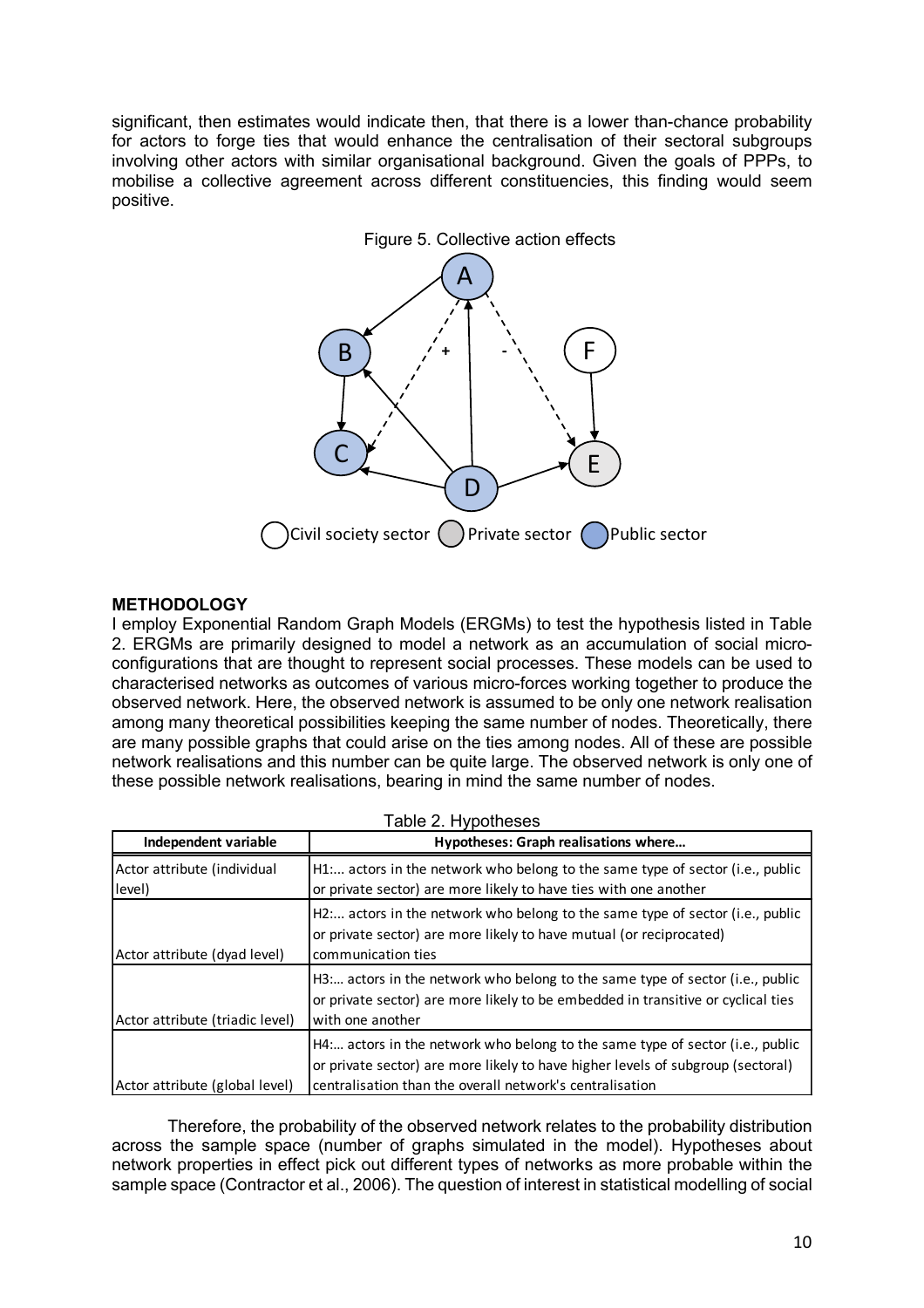networks is whether the observed graph realisation exhibits certain hypothesised structural tendencies. The extent to which these tendencies are exhibited is captured by parameters, which are estimated by quantifying the effects of the hypothesised structural property on the probability of ties being present or absent in the network.

The result of ERGMs for a given network and a given set of configurations of interest will be a set of parameters values, one for each of the chosen configurations, together with a standard error (Lusher et al., 2013). These parameters describe a distribution of graphs with the hypothesised properties, in which the observed network is the most typical representative (Contractor et al., 2006). Thus, large positive parameters show that the corresponding configuration occurred more frequently than we would expect given the other configurations in the model. On the other hand, large negative parameters would show that these configurations occurred less frequently than expected given the other configurations (Borgatti et al., 2018). Several scholars assert that that parameters estimates that are more than twice as large as their standard error can be considered as significant (Borgatti et al., 2018; Lusher et al., 2013).

The parameters can be estimated by using Markov Chain Monte Carlo (MCMC) maximum likelihood estimation (Lusher et al., 2013). The software to be employed for this analysis is PNet (Lusher et al., 2013).

# **UNITS OF ANALYSIS**

For the selection of units of analysis for this research, I focused on partnerships in which their main decision-making bodies comprise actors whose sectoral backgrounds belong to the forprofit, civil society organisations and governments. I argue, that this is the key characteristic that makes PPPs so unique, because it is through the dynamics of interaction and collaboration between people from different sector backgrounds that multi-stakeholder collaboration is thought to thrive.

I ensembled a dataset as my sampling frame by relying on previous data collection efforts that to the best of my knowledge represent the most comprehensive sources of information about global partnering nowadays. These sources entail the Global Solution Network (GSN, 2017) database, the United Nations Environment Programme (UNEP, 2017), the UN World Summit on Sustainable Development partnership database (WSSD, 2018), the Yearbook of International Organizations (YIO, 2017), and the Transnational Public-Private Governance Initiatives in World Politics dataset (Westerwinter, 2017). This led to a compilation of more than 600 global PPPs. From these, I have selected those PPPs that met all of the following criteria:

- 1. The PPP has at least three types stakeholder groups that represent traditional multi-sector organisations (i.e., industry, civil society, government) and that participate in the primary decision-making body of the partnership (i.e., board of directors or general assembly);
- 2. The partnership has a voluntary nature (i.e., optional for companies and other stakeholders to join although once a member, compliance with certain standards may be mandatory).
- 3. The partnership's standards or operations are implemented in more than one country (i.e., international/global partnerships).
- 4. The partnership has an official and current active website.
- 5. The partnership has published names and posts of members belonging to the main-decision making bodies.

In total, I have included 44 PPPs in the sample for this research. Most of these partnerships are legally registered as non-profit organisations in a wide range of countries, while some others are hosted by external organisations. The sample ended up with a considerable reduced number of units of analysis, since most of the partnerships reviewed included multistakeholder dynamics in the lower echelons of the partnerships which means that actors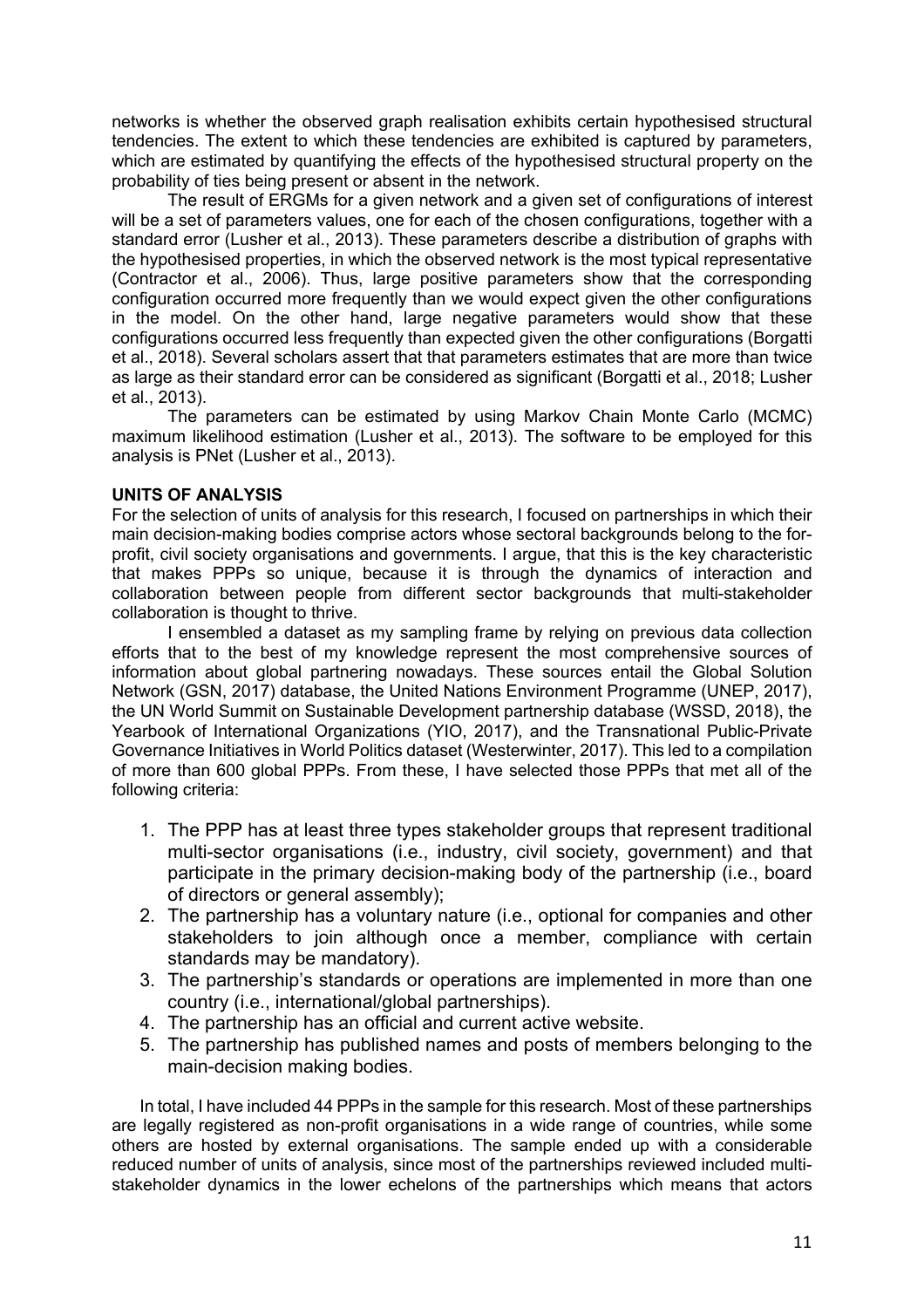belonging to different sectors have no voting rights or are not directly related with the management of the partnership. Table 3 contains the list of names of these entities.

|    | Alliance for Responsible Mining                      |    | 23 Green-E                                                      |
|----|------------------------------------------------------|----|-----------------------------------------------------------------|
| 2  | Alliance for Water Stewardship                       |    | 24 Hydropower Sustainability Assessment Protocol                |
| 3  | <b>Better Cotton Initiative</b>                      |    | 25 ICTI Care Process                                            |
| 4  | <b>Bonsucro</b>                                      |    | 26 Initiative for Responsible Mining Assurance                  |
| 5  | Construction Sector Transparency Initiative          | 27 | International Code of Conduct for Private Security<br>Providers |
| 6  | Diamond Development Initiative                       |    | 28 International Seafood Sustainability Foundation              |
| 7  | Equitable Food Initiative                            | 29 | International Sustainability and Carbon Certification           |
| 8  | Equitable Origin                                     |    | 30 Marine Aquarium Council                                      |
| 9  | <b>Ethical Trading Initiative</b>                    | 31 | Marine Stewardship Council                                      |
| 10 | Extractive Industries Transparency Initiative (EITI) | 32 | Program for Endorsement of Forest Certification<br>(PEFC)       |
| 11 | <b>Fair Labor Association</b>                        |    | 33 Rainforest Alliance                                          |
| 12 | <b>Fair Stone</b>                                    |    | 34 Roundtable on Responsible Soy                                |
|    | 13 Fair Wear Foundation                              |    | 35 Roundtable on Sustainable Biomaterials                       |
| 14 | Fairtrade Labelling Organisation                     |    | 36 Roundtable on Sustainable Palm Oil                           |
|    | 15 Florverde Sustainable Flowers                     | 37 | Social Accountability International                             |
| 16 | <b>Food Alliance</b>                                 |    | 38 Sustainable Forestry Initiative                              |
| 17 | Forest Stewardship Council                           |    | 39 UN Global Compact                                            |
| 18 | Global Coffee Platform                               |    | 40 Voluntary Principles on Security and Human Rights            |
| 19 | <b>Global Network Initiative</b>                     | 41 | Worldwide Responsible Accredited Production (WRAP)              |
| 20 | <b>Global Reporting Initiative</b>                   |    | 42 HCV Resource Network                                         |
| 21 | Global Sustainable Tourism Council                   |    | 43 RedE America                                                 |
| 22 | Goodweave                                            |    | 44 Global Initiative For Fiscal Transparency (GIFT)             |

Table 3. Sample of PPPs

# **CONCLUSION**

The current stage of this research project is data collection of those selected units of analysis in the sample. Online surveys are the instruments for data collection. The relational data of multi-stakeholder actors of the board of directors of PPPs will allow to test hypotheses of Table 2. This will be only the identification stage of those PPPs that actually undertake effective multi-stakeholder collaboration between their members of board of directors. A second stage would be to analyse management strategies and specific characteristics in terms of structure and internal governance that drives those collaborative dynamics across sector boundaries. This will bring more precise insights on ways of how to design and manage more effective PPPs. Due to space limitations for this paper, this section has been omitted. However, during the presentation of the  $7<sup>th</sup>$  International Conference on Sustainable Development, this section will be explained in depth.

## **REFERENCES**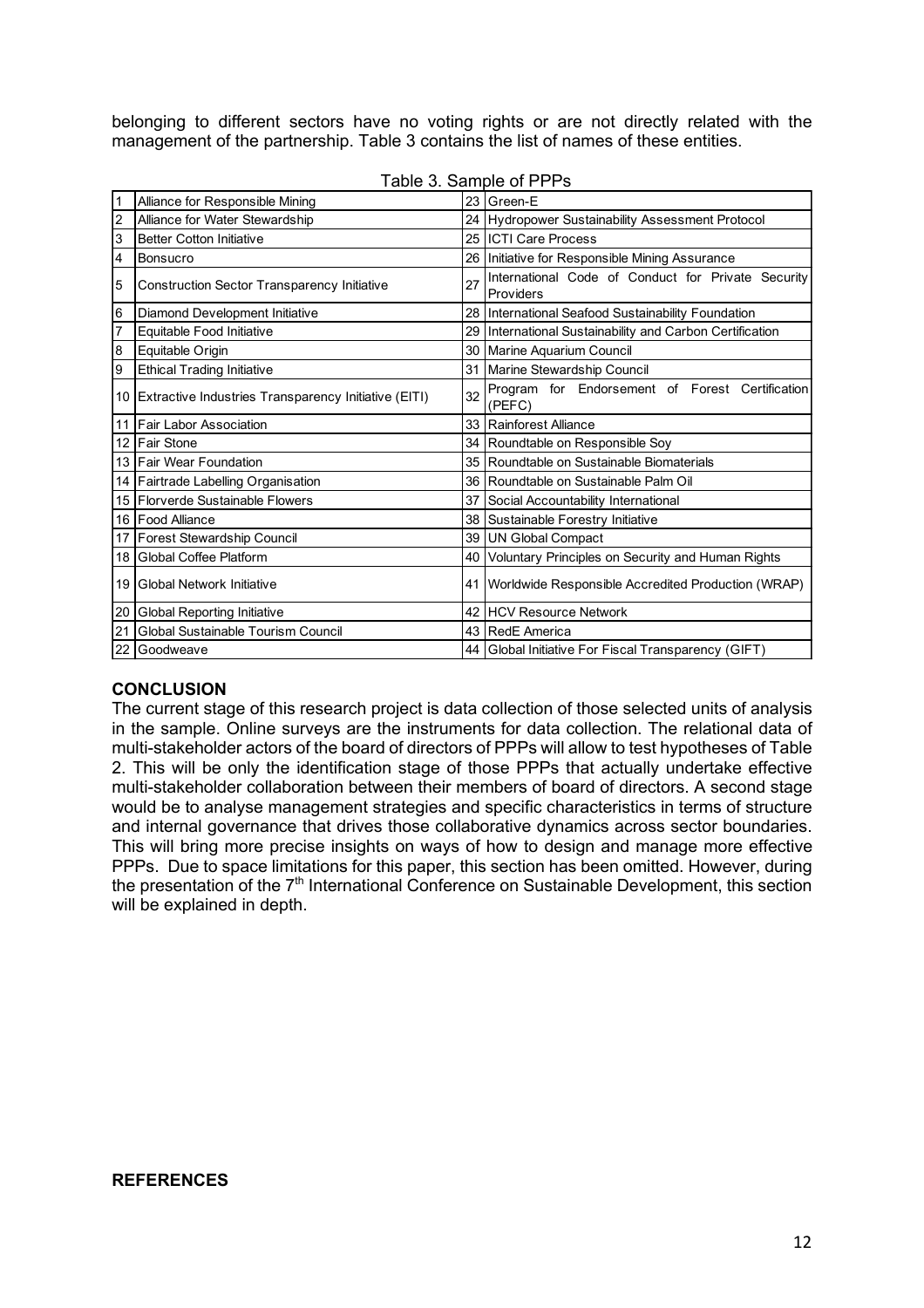Abbott, K. W. (2012). Engaging the Public and the Private in Global Sustainability Governance. *International Affairs*, 88(3), pp. 543-564.

Agranoff, R., & McGuire, M. (2001). Big Questions in Public Network Management Research. *Journal of Public Administration Research and Theory*, 11 (3), pp. 295–326.

- Andonova, L., & Levy, M. (2003). Franchising Global Governance: Making Sense of the Johannesburg Type II Partnerships. In *Yearbook of International Cooperation on Environment and Development*. London: Earthscan Publications.
- Bäckstrand, K. (2006). Multi-stakeholder Partnerships for Sustainable Development: Rethinking Legitimacy, Accountability and Effectiveness. *European Environment* 16(5), pp. 290-306.
- Bäckstrand, K. (2012). Are partnerships for sustainable development democratic and legitimate? In Pattberg, F., Biermann, S., & Mert, A. (Eds.). *Public–private partnerships for sustainable development: Emergence, influence and legitimacy*. Northampton, MA: Edward Elgar.
- Bearman, P. (1997). Generalized exchange. *American Journal of Sociology*, 102, pp. 1383- 1415.
- Blau, P. M. (1964). *Exchange and power in social life*. New York: Wiley.
- Block, P., (2015). Reciprocity, transitivity, and the mysterious three-cycle. *Social Networks*, 40, pp. 163–173.
- Borgatti, S., Everett, M., & Jeffrey, J. C. (2018). *Analyzing Social Networks* (2<sup>nd</sup> Ed.). In Stephen P. Borgatti, Martin G. Everett, Jeffrey C. Johnson (Eds). Los Angeles: SAGE Publications.
- Börzel, T. A., & Risse, T. (2005). Public-Private Partnerships: Effective and Legitimate Tools of International Governance? In E. Grande & L. W. Pauly (Eds), *Complex Sovereignty: Reconstituting Political Authority in the Twenty-First Century*. Toronto, Buffalo, London: University of Toronto Press.
- Burt, R. (2004). Structural Holes and Good Ideas. *American Journal of Sociology* 110(2), pp. 349-99
- Coleman, J. S. (1986). *Individual interests and collective action: Selected essays*. New York: Cambridge University Press.
- Contractor, N., Wasserman, S., & Faust, K. (2006). Testing multi-theoretical multilevel hypotheses about organizational networks: An analytic framework and empirical example. *Academy of Management Review*, 31(3), pp. 681-703.
- Faul, M. V. (2016). Networks and Power: Why Networks Are Hierarchical Not Flat and What Can Be Done About It. *Global Policy* 7(2), pp. 185-97.
- Fowler, A., & Biekart, K. (2017). Multi-Stakeholder Initiatives for Sustainable Development Goals: The Importance of Interlocutors. *Public Administration and Development*, 37(2), pp. 81-93.
- Granovetter, M. S. (1973). The Strength of Weak Ties. *American Journal of Sociology* 78(6), pp. 1360-380.
- GSN. (2017). *Global Solution Network*. Available at: http://gsnetworks.org/, accessed: 23.12.2017.
- Haas P. (2004). Addressing the global governance deficit. *Global Environmental Politics* 4 (4), pp. 1–15.
- Hafner-Burton, E. M., Kahler, M., & Montgomery, A. H. (2009). Network Analysis for International Relations. *International Organization*, 63(3), pp. 559–592.
- Heider, F. (1958). *The psychology of interpersonal relations*. New York: Wiley.
- Huxham, C. & Vangen, S. (2004). Doing things collaboratively: realizing the advantage or succumbing to inertia? *Organizational Dynamics*, 33(2), pp. 190-201.
- Huxham, C., & Vangen, S. (2005). *Managing to collaborate: The theory and practice of collaborative advantage*. Abingdon: Routledge.
- Ibarra, H. (1992). Homophily and differential returns: Sex differences in network structure and access in an advertising firm. *Administrative Science Quarterly*, 37, pp. 422-447.
- Krackhardt, D. (1999). The ties that torture: Simmelian tie analysis in organizations. *Research in the Sociology of Organizations*, 16(1), pp. 183–210.